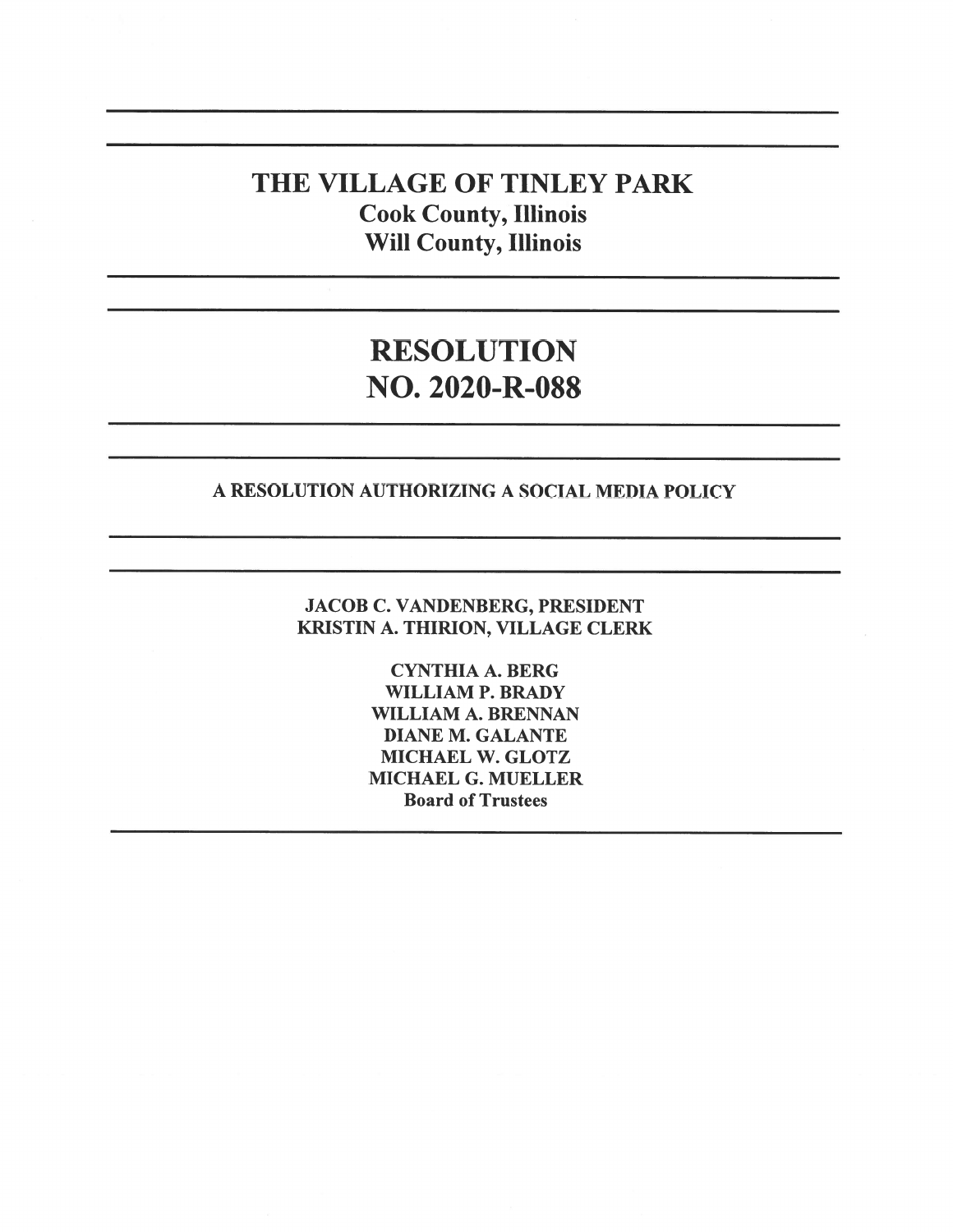#### RESOLUTION NO. 2020-R-088

#### A RESOLUTION AUTHORIZING A SOCIAL MEDIA POLICY

WHEREAS, the Village of Tinley Park, Cook and Will Counties, Illinois, is <sup>a</sup> home rule municipal corporation as provided in Article VII, Section 6 of the 1970 Constitution of the State of Illinois and, pursuan<sup>t</sup> to said constitutional authority, may exercise any power and perform any function pertaining to its governmen<sup>t</sup> and affairs for the protection of the public health, safety, morals and welfare governmen<sup>t</sup> and affairs for the protection of the public health, safety, morals and welfare; and

WHEREAS, the Village of Tinley Park uses several social media <sup>p</sup>latforms as tools to provide information to residents, businesses and visitors; and

WHEREAS, the Corporate Authorities of the Village of Tinley Park, Cook and Will Counties, Illinois, have determined that it is in the best interest of said Village of Tinley Park to adopt the attached social media policy, attached hereto as EXHIBIT 1, to establish the Village of Tinley Park's genera<sup>l</sup> standards and responsibilities for the acceptable use of these social media tools. This policy governs the use, administration, management, monitoring and retention of social media and social media content.

NOW, THEREFORE, Be It Resolved by the President and Board of Trustees of the Village of Tinley Park, Cook and Will Counties, Illinois, as follows:

SECTION 1: The foregoing recitals shall be and are hereby incorporated as findings of fact as if said recitals were fully set forth herein.

SECTION 2: Any policy, resolution, or ordinance of the Village that conflicts with the provisions ofthis Resolution or the attached Policy shall be and is hereby repealed to the extent of such conflict.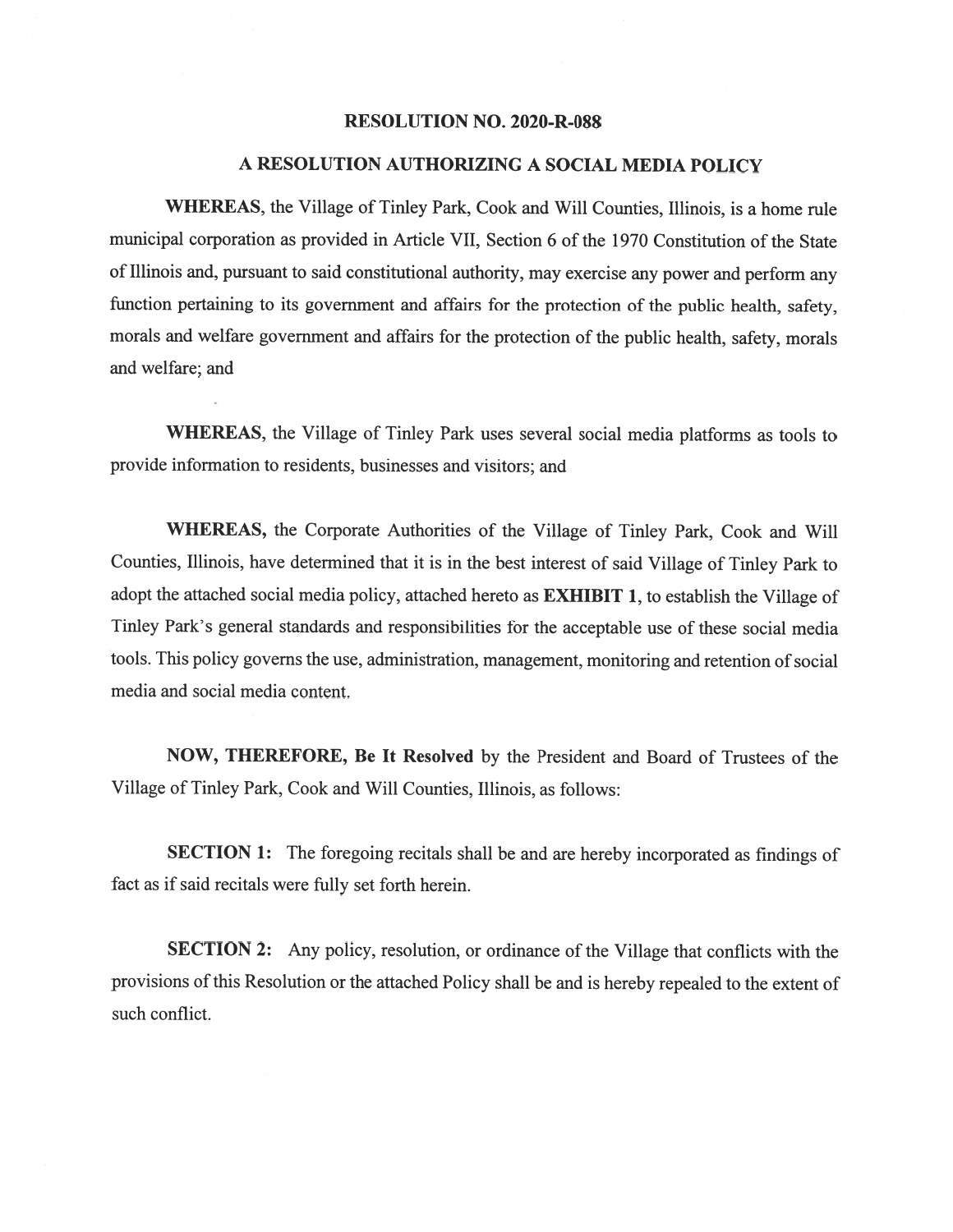SECTION 3: That the Village Clerk is hereby ordered and directed to publish this Resolution in pamphlet form, and this Resolution shall be in full force and effect from and after its passage, approval, and publication as required by law.

Section 4: That this Resolution shall take effect from and after its adoption and approval.

ADOPTED this  $15<sup>TH</sup>$  day of September, 2020, by the Corporate Authorities of the Village of Tinley Park on <sup>a</sup> roll call vote as follows:

AYES: Berg, Brady, Brennan, Galante, Glotz, Mueller NAYS: None

ABSENT: None

APPROVED this  $15<sup>th</sup>$  day of September, 2020, by the President of the Village of Tinley Park.

Village President Pro-Tern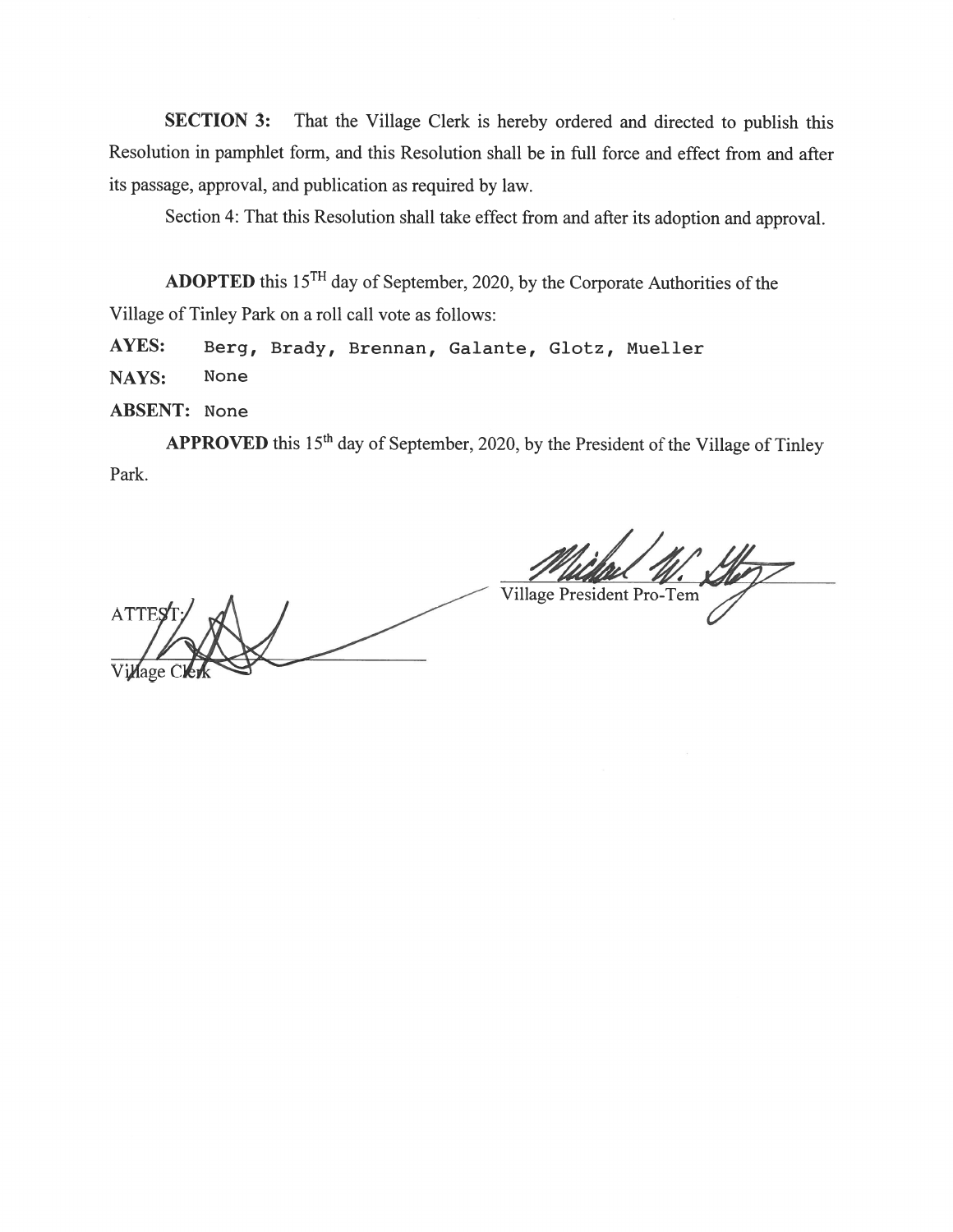# EXHIBIT 1 SOCIAL MEDIA POLICY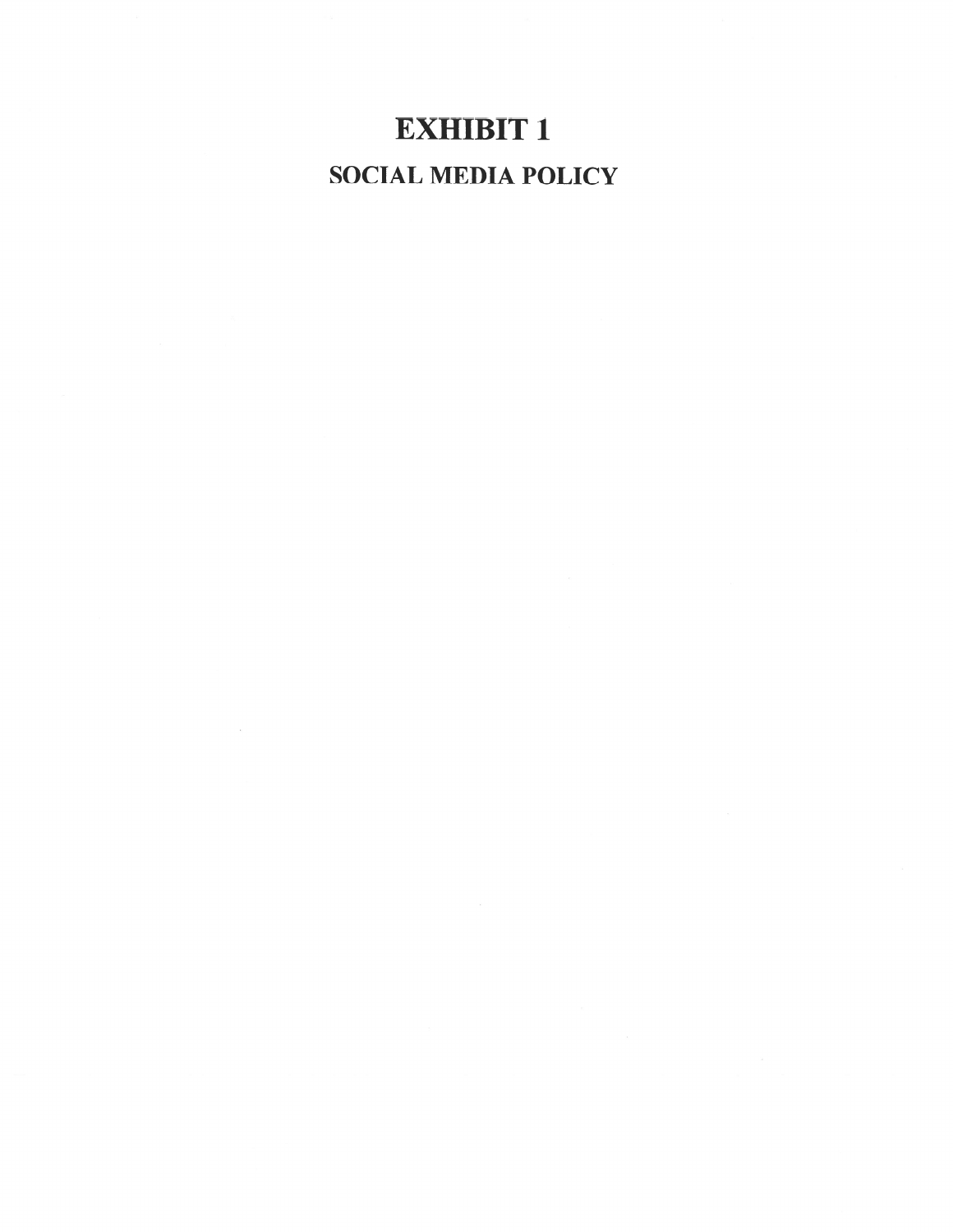#### VILLAGE OF TINLEY PARK SOCIAL MEDIA POLICY

- 1. The Marketing Department is responsible for acting as the Village's central public information center and will monitor the content on each of the Village's social media <sup>p</sup>latforms to ensure:
	- a. <sup>A</sup> consistent Village-wide message is being conveyed; and
	- b. Adherence to the Social Media Policy. The Marketing Director/Village Manager reserves the right to direct any department to modify social media content based on best practices and industry norms.
- 2. All Village social media accounts are extensions of the Village of Tinley Park website and users seeking additional information should be directed to the website, when possible.
- 3. The Freedom of Information Act applies to social media content and therefore content must be able to be managed, stored and retrieved to comply with these laws. Social media content developers will keep electronic copies of all messages created for and distributed on social media <sup>p</sup>latforms by the Village of Tinley Park. When deleting comments or posts, staff should save <sup>a</sup> screen shot of the content being deleted.
- 4. Social media records are archived in <sup>a</sup> system that preserves the context of communications, including conversation threads and media, to ensure completeness and availability of relevant information when records are requested.
- 5. <sup>A</sup> procedure for approving, prior to posting, shall be established by the Marketing Director/Village Manager. Guidelines shall be issued for all social media content that is posted on the Village's social media accounts, including the designation of one or more sources of content approval. All department social media guidelines and policies must be consistent with this policy.
- 6. No Village department may establish or use or terminate <sup>a</sup> social media identity, account, profile, page or site (collectively, social media account(s)) without the approva<sup>l</sup> of the Village Manager.
- 7. No information or link (hyperlink) to any internet site or other materials or communications may be posted, or approve<sup>d</sup> for posting, on <sup>a</sup> Village social media outlet that is not directly related (as determined by the Marketing Director/Village Manager) to the mission, services and business objectives of the Village of Tinley Park.
- 8. Social media accounts established by the Village are to be used for Village and department business purposes only. Use for communications and postings of third-party advertising or political information is prohibited. Third-party advertising will be removed or disabled on official Village social media pages. If this is not possible, a statement should be added to the effect that the Village does not authorize or endorse any advertisement on the site.
- 9. Only employees approve<sup>d</sup> by the Village Manager or his/her designee are authorized to use and administer official Village of Tinley Park social media sites. No employee may establish any social media account in the name of or on behalf of the Village or Village department. This requirement applies regardless of whether the account is established, accessed or used by means of Village information systems or by means of the employee's or others' information systems, and regardless of whether the account is established, accessed or used from Village or non-Village premises.
- 10. Employees and officials representing the Village of Tinley Park on social media outlets must conduct themselves at all times as representatives of the Village of Tinley Park. Employees are expected to be attentive and careful in their use of social media. Employees should be aware that their use of social media may be perceived as representing the Village and Village government, and should tailor their use accordingly. All Village of Tinley Park employees and officials utilizing social media in an official Village of Tinley Park capacity should:
	- a. Respect all Village of Tinley Park stakeholders;
	- b. Keep all interactions factual and accurate;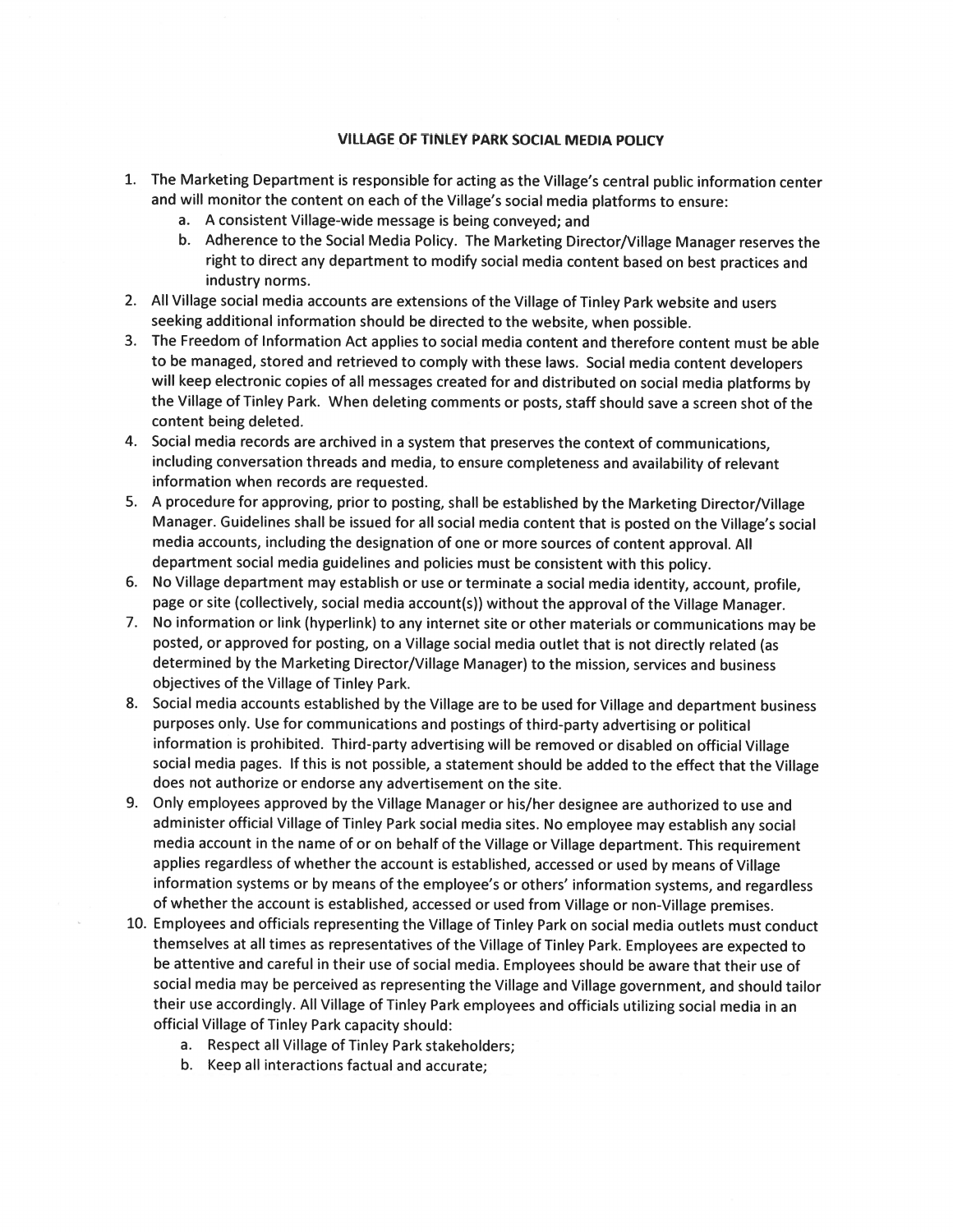- C. Publicly correct any information that has been communicated that is later found to be in error;
- d. Maintain transparency, openness and honesty in all interaction;
- e. Provide links to credible sources of information to suppor<sup>t</sup> interactions, when possible;
- f. Respect the generally-accepted rules of the social media <sup>p</sup>latform while protecting privacy and permissions;
- g. Post meaningful, respectful comments; no spam and no remarks that are off-topic or offensive;
- h. Never comment on anything related to legal matters, litigation or any parties with which the Village may be in litigation, without the appropriate approval; and
- 11. Employees must report unauthorized uses of Village social media or Village social media accounts to the head of their department or the Marketing Director.
- 12. All profiles and Village social media pages should be clearly identified as official Village of Tinley Park assets, using the Village or Department logo as the identifying image. All social media pages shall have Village of Tinley Park contact information prominently displayed, including physical address, <sup>p</sup>hone numbers, business hours, etc. All profiles and Village social media pages must prominently display links to the Village's official website: www.tinleypark.org.
- 13. When negative comments are posted on <sup>a</sup> social media <sup>p</sup>latform, responsible staff should address the issue offline, either by email, <sup>p</sup>hone or in person.
- 14. The below terms of use agreemen<sup>t</sup> must be posted on each social media account established and maintained by the Village of Tinley Park, whenever such capability exists. The agreemen<sup>t</sup> shall also be posted to www.tinleypark.org for easy access:

#### TERMS OF USE STATEMENT

Please keep all comments clean and appropriate. Inappropriate comments are subject to deletion by the account administrator. Prior to deleting any comments or posts, the Village will consult with the Village attorney to ensure such deletion does not violate the First Amendment. Users who do not comply with the posting guidelines will be contacted by an administrator and banned from posting any more information to this site. This forum is not monitored at all times. Please do not use this forum to repor<sup>t</sup> emergency situations or time-sensitive issues.

Please keep the following guidelines in mind when posting:

- The Village does not allow graphic, obscene or explicit comments or submissions that, at the Village's sole discretion, are abusive, threatening, hateful, inflammatory, intended to defame anyone or any organization, or sugges<sup>t</sup> or encourage illegal activity.
- . Content that promotes, fosters or perpetuates discrimination on the basis of race, creed color, age, religion, gender, marital status, status with regar<sup>d</sup> to public assistance, national origin, <sup>p</sup>hysical or mental disability, gender identity or sexual orientation will not be tolerated.
- Content posted by persons whose profile picture or avatar, username or e-mail address contains any of the aforementioned prohibited conduct will not be tolerated.
- • Comments which include personally identifiable information, such as an address, <sup>p</sup>hone number, Social Security number or other sensitive information will be removed.
- •Conduct in violation of anyfederal, state or local law will not be tolerated.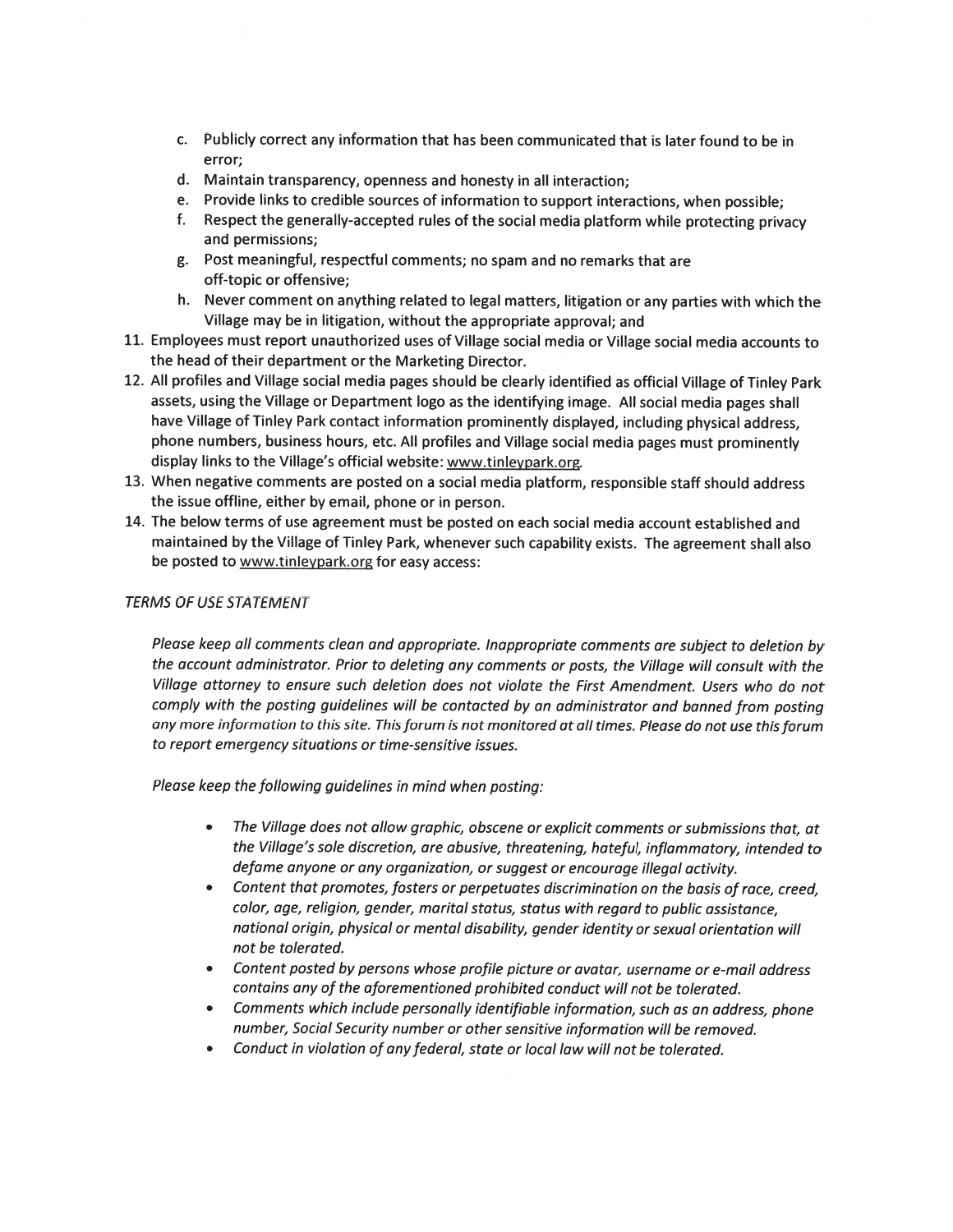- . Comments not related to the original topic or comments that are obnoxious, random or unintelligible will not be tolerated. Content should be related to the subject matter of the social media site where it is posted.
- Content that violates a legal ownership interest, such as copyright, of any party will not be tolerated.
- . The Village does not allow solicitations or advertisements. This includes promotion or endorsement of any commercial, financial, non-governmental, non-profit or religious agency/organization. The Village reserves the right to, from time to time or on an ongoing basis, allow commercial messages or advertisements at its sole discretion.
- This page is used for Village and department business purposes. Comments in support of or in opposition to any political beliefs, campaigns or ballot measures will not be tolerated.
- The appearance of external links on this site does not constitute official endorsement on behalf of the Village of Tinley Park.
- . The Village will not allow attempts to defame or defraud any person orfinancial, commercial or governmental agency and the Village does not allow information intended to compromise the safety or security of the public or public systems.
- . No copyrighted material should be posted or linked to the Village's social media site, by the Village, unless such authorization has expressly been <sup>g</sup>iven by the proper parties.
- . All comments are subject to public records law. Visitors to the site should have no expectation of privacy or confidentiality with respect to any content posted to the site. and the Village has no responsibility for maintaining any such privacy or confidentiality.
- • Opinions expresse<sup>d</sup> by visitors to the site do not reflect an endorsement or opinion on the par<sup>t</sup> of the Village of Tinley Park. The Village of Tinley Park, Illinois does not necessarily agree with content posted by Village of Tinley Park social media users. No comments on any social media outlets constitute <sup>a</sup> binding representation, agreemen<sup>t</sup> or an endorsement on the par<sup>t</sup> of the Village of Tinley Park.
- • You participate at your own risk, taking persona<sup>l</sup> responsibility for your comments, your username and any information provided.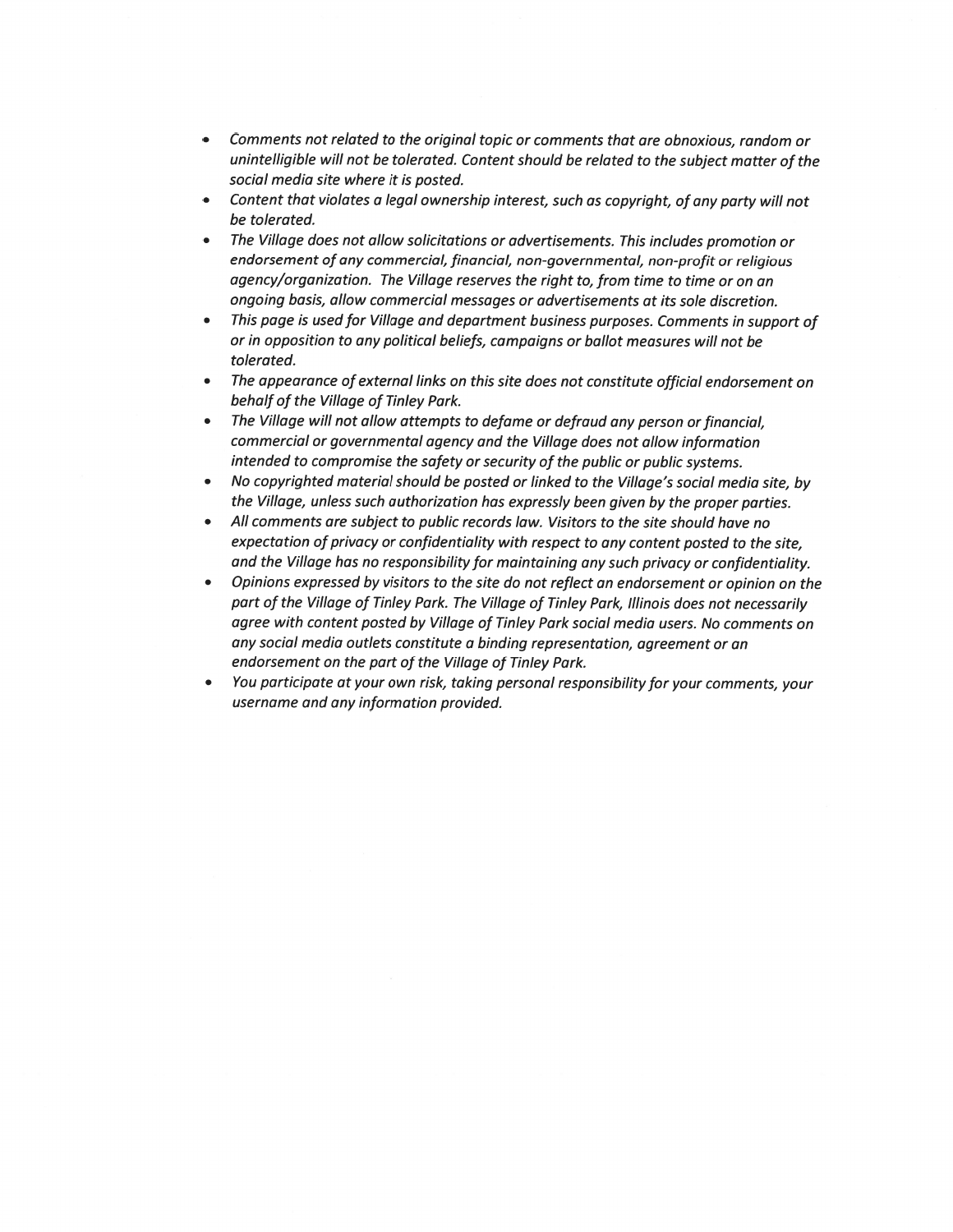STATE OF ILLINOIS ) COUNTYOFCOOK ) <sup>55</sup> COUNTY OF WILL )

#### CERTIFICATE

I, KRISTIN A. THIRION, Village Clerk of the Village of Tinley Park, Counties of Cook and Will and State of Illinois, DO HEREBY CERTIFY that the foregoing is <sup>a</sup> true and correct copy of Resolution No. 2020-R-088, "A RESOLUTION AUTHORIZING A SOCIAL MEDIA POLICY", which was adopted by the President and Board of Trustees of the Village of Tinley Park on September 15, 2020.

IN WITNESS WHEREOF, <sup>I</sup> have hereunto set my hand and affixed the corporate seal of the Village of Tinley Park this <sup>1</sup> 5th day of September, 2020.

ILLAGE CL